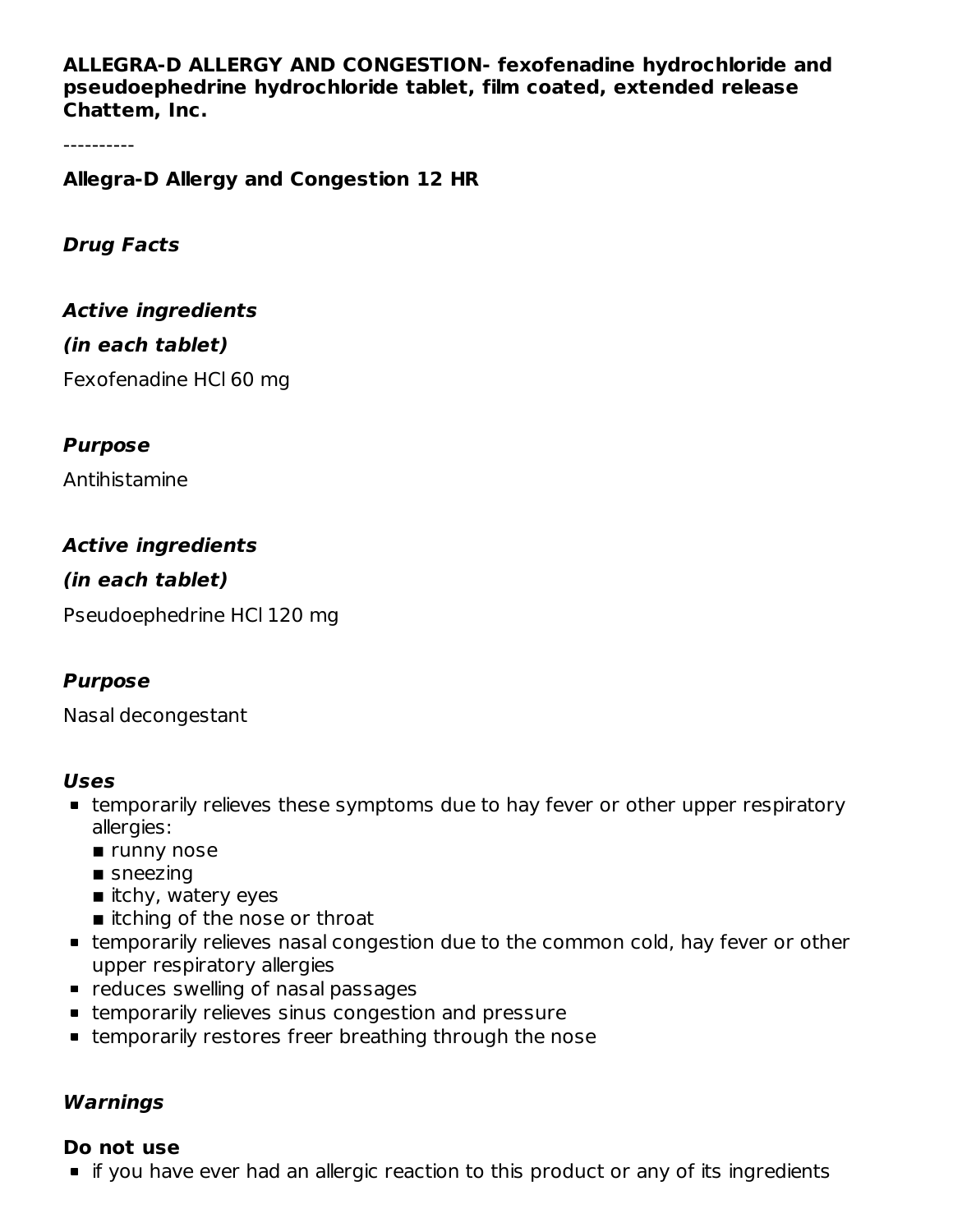- **•** if you are now taking a prescription monoamine oxidase inhibitor (MAOI) (certain drugs for depression, psychiatric, or emotional conditions, or Parkinson's disease), or for 2 weeks after stopping the MAOI drug. If you do not know if your prescription drug contains an MAOI, ask a doctor or pharmacist before taking this product.
- **If you have difficulty swallowing**

# **Ask a doctor before use if you have**

- heart disease
- **thyroid disease**
- glaucoma
- high blood pressure
- diabetes
- **trouble urinating due to an enlarged prostate gland**
- kidney disease. Your doctor should determine if you need a different dose.

# **When using this product**

- **do not take more than directed**
- do not take at the same time as aluminum or magnesium antacids
- **do not take with fruit juices (see Directions)**
- the tablet coating may be seen in the stool (this is normal). Continue to take as directed (see Directions).

## **Stop use and ask a doctor if**

- an allergic reaction to this product occurs. Seek medical help right away.
- symptoms do not improve within 7 days or are accompanied by a fever
- vou get nervous, dizzy, or sleepless

# **If pregnant or breast-feeding,**

ask a health professional before use.

# **Keep out of reach of children.**

In case of overdose, get medical help or contact a Poison Control Center right away.

#### **Directions**

do not divide, crush, chew or dissolve the tablet; swallow tablet whole

| adults and children 12 years<br>of age and over | take 1 tablet with a glass of water<br>every 12 hours on an empty stomach; do<br>not take more than 2 tablet in 24 hours |
|-------------------------------------------------|--------------------------------------------------------------------------------------------------------------------------|
| children under 12 years of age                  | do not use                                                                                                               |
| adults 65 years of age and older                | ask a doctor                                                                                                             |
| consumers with kidney disease                   | ask a doctor                                                                                                             |

# **Other information**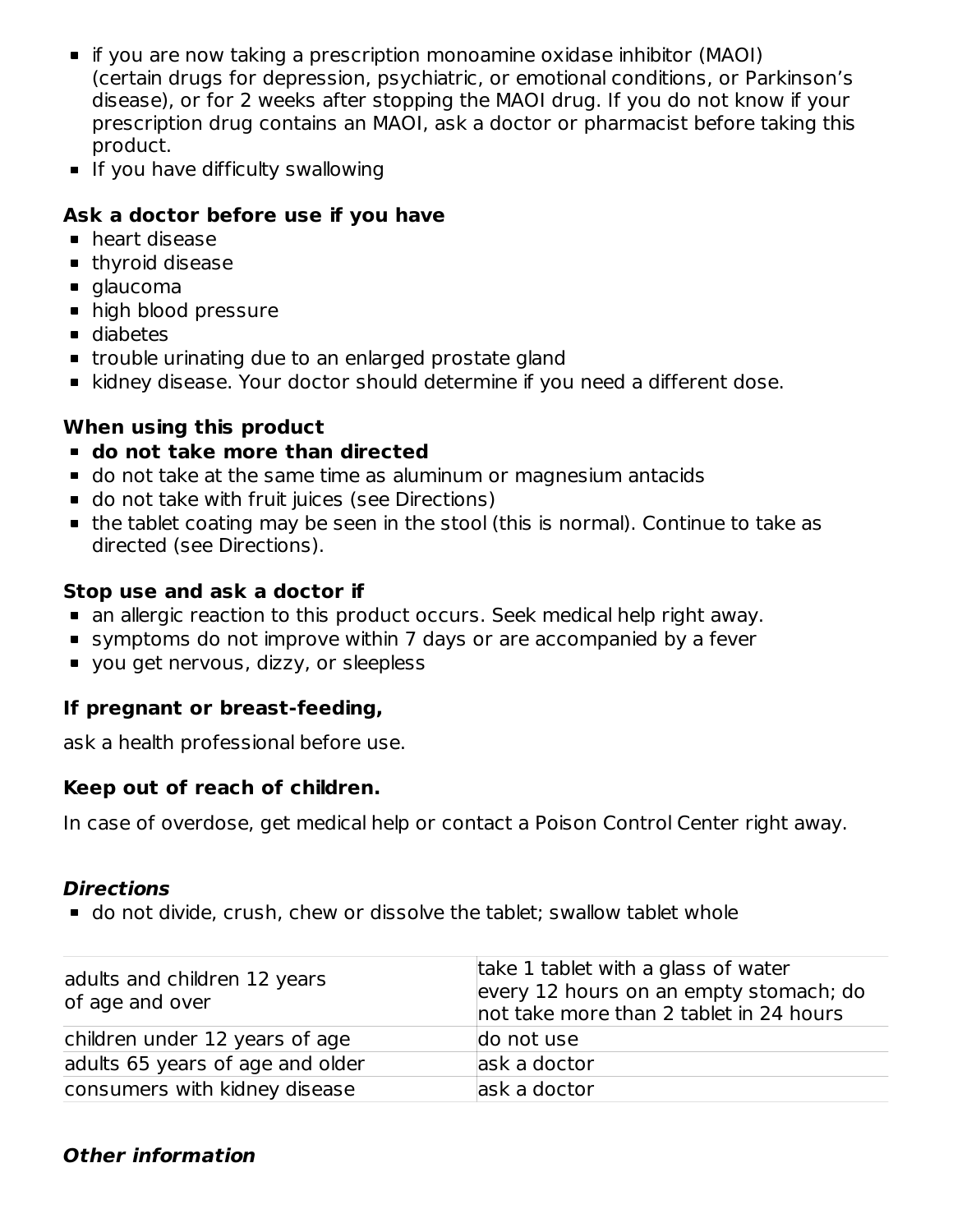- safety sealed: do not use if carton is opened or if individual blister units are torn or opened
- store between 20 $\textdegree$  and 25 $\textdegree$ C (68 $\textdegree$  and 77 $\textdegree$ F)

#### **Inactive ingredients**

carnauba wax, colloidal silicon dioxide, croscarmellose sodium, hypromellose, magnesium stearate, microcrystalline cellulose, polyethylene glycol, pregelatinized starch, stearic acid

#### **Questions or comments?**

call toll-free **1-800-633-1610** or www.allegra.com

## **PRINCIPAL DISPLAY PANEL**

NDC 41167-4310-6 Allegra-D $^\circledR$ Allergy & Congestion 12HR fexofenadine HCl 60 mg/antihistamine pseudoephedrine HCl 120 mg/nasal decongestant Extended Release Tablets 30 Tablets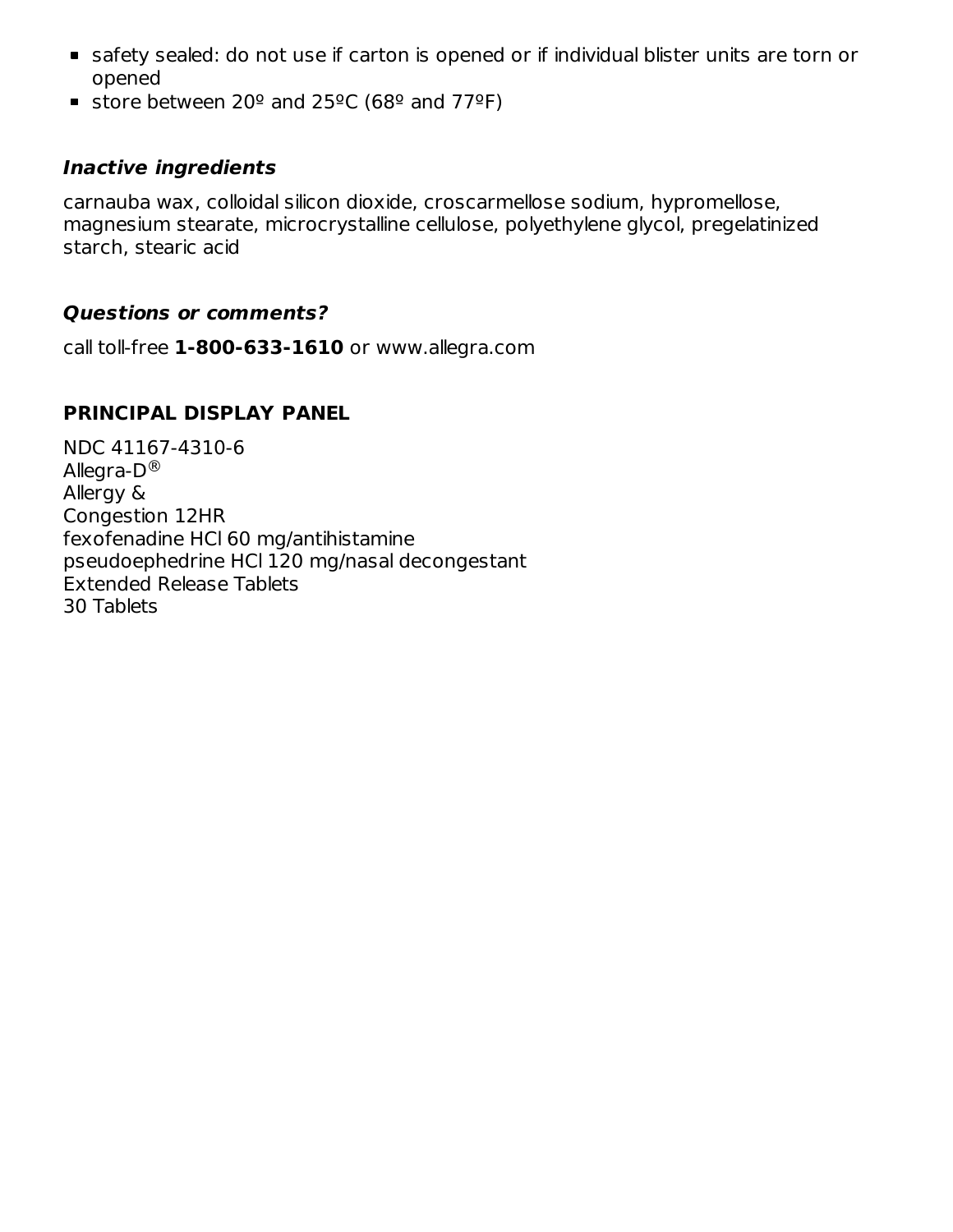

# **ALLEGRA-D ALLERGY AND CONGESTION**

fexofenadine hydrochloride and pseudoephedrine hydrochloride tablet, film coated, extended release

| <b>Product Information</b>     |                |                           |                |  |  |  |  |
|--------------------------------|----------------|---------------------------|----------------|--|--|--|--|
| <b>Product Type</b>            | HUMAN OTC DRUG | <b>Item Code (Source)</b> | NDC:41167-4310 |  |  |  |  |
| <b>Route of Administration</b> | ORAL           |                           |                |  |  |  |  |
|                                |                |                           |                |  |  |  |  |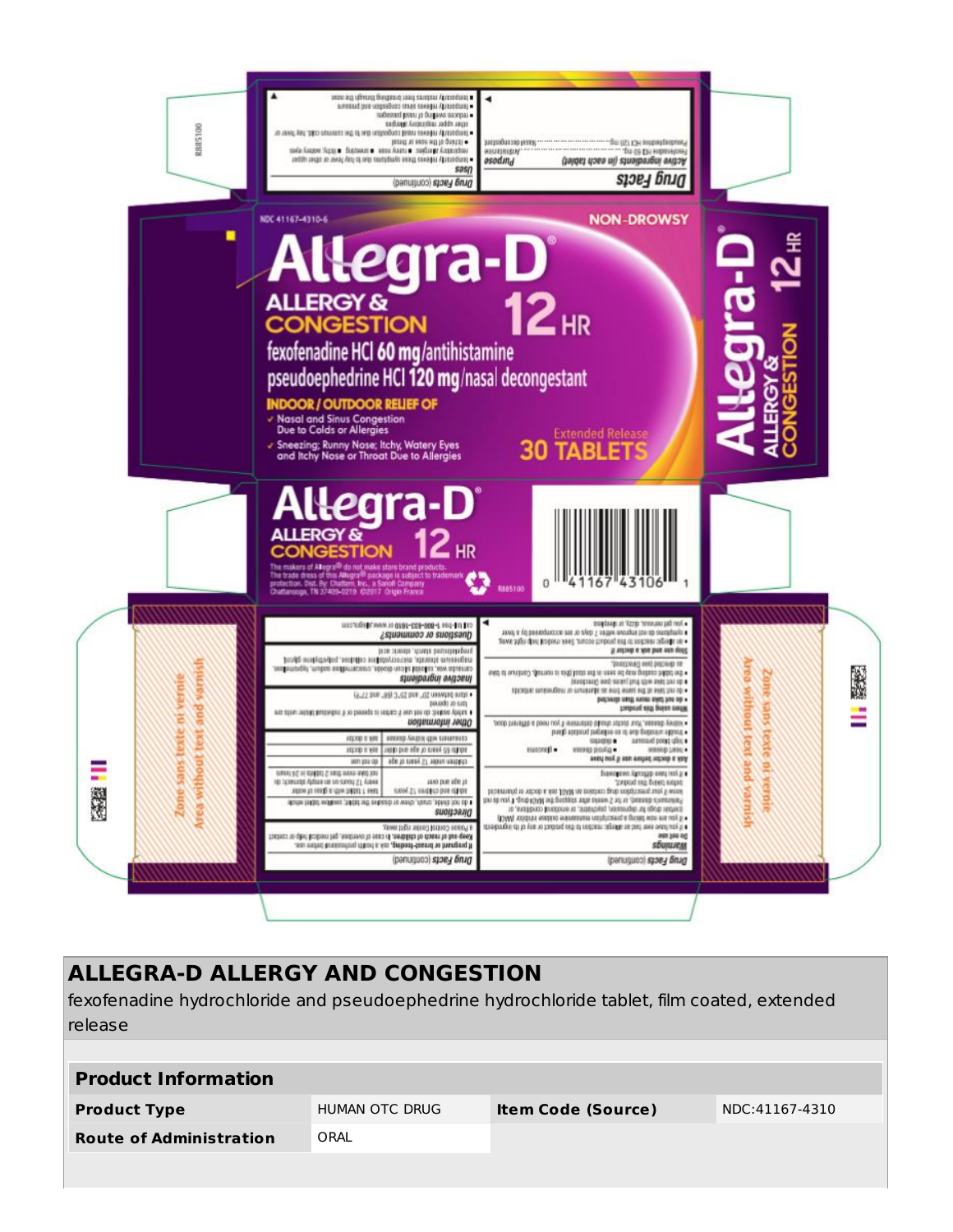|                                                                                   |                                                                                          | <b>Active Ingredient/Active Moiety</b>                     |                                                 |                                                |                 |                                     |  |  |  |  |
|-----------------------------------------------------------------------------------|------------------------------------------------------------------------------------------|------------------------------------------------------------|-------------------------------------------------|------------------------------------------------|-----------------|-------------------------------------|--|--|--|--|
| <b>Ingredient Name</b>                                                            |                                                                                          |                                                            | <b>Basis of Strength</b>                        |                                                | <b>Strength</b> |                                     |  |  |  |  |
| FEXOFENADINE HYDROCHLORIDE (UNII: 2S068B75ZU) (FEXOFENADINE -<br>UNII:E6582LOH6V) |                                                                                          |                                                            | <b>FEXOFENADINE</b><br><b>HYDROCHLORIDE</b>     |                                                |                 |                                     |  |  |  |  |
|                                                                                   | PSEUDOEPHEDRINE HYDROCHLORIDE (UNII: 6V9V2RYJ8N)<br>(PSEUDOEPHEDRINE - UNII: 7CUC9DDI9F) |                                                            |                                                 | <b>PSEUDOEPHEDRINE</b><br><b>HYDROCHLORIDE</b> |                 | 120 mg                              |  |  |  |  |
|                                                                                   |                                                                                          |                                                            |                                                 |                                                |                 |                                     |  |  |  |  |
| <b>Inactive Ingredients</b>                                                       |                                                                                          |                                                            |                                                 |                                                |                 |                                     |  |  |  |  |
|                                                                                   |                                                                                          |                                                            | <b>Ingredient Name</b>                          |                                                |                 | <b>Strength</b>                     |  |  |  |  |
| <b>CARNAUBA WAX (UNII: R12CBM0EIZ)</b>                                            |                                                                                          |                                                            |                                                 |                                                |                 |                                     |  |  |  |  |
| <b>SILICON DIOXIDE (UNII: ETJ7Z6XBU4)</b>                                         |                                                                                          |                                                            |                                                 |                                                |                 |                                     |  |  |  |  |
| <b>CROSCARMELLOSE SODIUM (UNII: M280L1HH48)</b>                                   |                                                                                          |                                                            |                                                 |                                                |                 |                                     |  |  |  |  |
| HYPROMELLOSES (UNII: 3NXW29V3WO)                                                  |                                                                                          |                                                            |                                                 |                                                |                 |                                     |  |  |  |  |
| MAGNESIUM STEARATE (UNII: 70097M6I30)                                             |                                                                                          |                                                            |                                                 |                                                |                 |                                     |  |  |  |  |
|                                                                                   |                                                                                          | CELLULOSE, MICROCRYSTALLINE (UNII: OP1R32D61U)             |                                                 |                                                |                 |                                     |  |  |  |  |
|                                                                                   | POLYETHYLENE GLYCOL, UNSPECIFIED (UNII: 3WQ0SDWLA)                                       |                                                            |                                                 |                                                |                 |                                     |  |  |  |  |
|                                                                                   |                                                                                          | STARCH, CORN (UNII: 08232NY3SJ)                            |                                                 |                                                |                 |                                     |  |  |  |  |
|                                                                                   | <b>STEARIC ACID (UNII: 4ELV7Z65AP)</b>                                                   |                                                            |                                                 |                                                |                 |                                     |  |  |  |  |
|                                                                                   |                                                                                          |                                                            |                                                 |                                                |                 |                                     |  |  |  |  |
|                                                                                   | <b>Product Characteristics</b>                                                           |                                                            |                                                 |                                                |                 |                                     |  |  |  |  |
|                                                                                   | Color                                                                                    | white (white and tan)                                      |                                                 | <b>Score</b>                                   |                 | no score                            |  |  |  |  |
| <b>OVAL</b><br><b>Shape</b>                                                       |                                                                                          | <b>Size</b>                                                |                                                 |                                                | 19mm            |                                     |  |  |  |  |
| <b>Flavor</b>                                                                     |                                                                                          |                                                            |                                                 | <b>Imprint Code</b>                            | 06;012D         |                                     |  |  |  |  |
| <b>Contains</b>                                                                   |                                                                                          |                                                            |                                                 |                                                |                 |                                     |  |  |  |  |
|                                                                                   |                                                                                          |                                                            |                                                 |                                                |                 |                                     |  |  |  |  |
|                                                                                   | <b>Packaging</b>                                                                         |                                                            |                                                 |                                                |                 |                                     |  |  |  |  |
| #                                                                                 | Item Code                                                                                | <b>Package Description</b>                                 |                                                 | <b>Marketing Start</b><br><b>Date</b>          |                 | <b>Marketing End</b><br><b>Date</b> |  |  |  |  |
| 1                                                                                 | NDC:41167-<br>4310-2                                                                     | 1 in 1 CARTON                                              |                                                 |                                                |                 |                                     |  |  |  |  |
| 1                                                                                 |                                                                                          | 10 in 1 BLISTER PACK; Type 0: Not a Combination<br>Product |                                                 |                                                |                 |                                     |  |  |  |  |
| 2                                                                                 | NDC:41167-<br>4310-4                                                                     | 2 in 1 CARTON                                              |                                                 |                                                |                 |                                     |  |  |  |  |
| $\overline{\mathbf{2}}$                                                           |                                                                                          | Product                                                    | 10 in 1 BLISTER PACK; Type 0: Not a Combination |                                                |                 |                                     |  |  |  |  |
| З                                                                                 | NDC:41167-<br>4310-6                                                                     | 3 in 1 CARTON                                              |                                                 | 03/03/2011                                     |                 |                                     |  |  |  |  |
| З                                                                                 |                                                                                          | 10 in 1 BLISTER PACK; Type 0: Not a Combination<br>Product |                                                 |                                                |                 |                                     |  |  |  |  |
|                                                                                   |                                                                                          |                                                            |                                                 |                                                |                 |                                     |  |  |  |  |
| <b>Marketing Information</b>                                                      |                                                                                          |                                                            |                                                 |                                                |                 |                                     |  |  |  |  |
|                                                                                   | <b>Marketing</b><br>Category                                                             | <b>Application Number or Monograph</b><br><b>Citation</b>  |                                                 | <b>Marketing Start</b><br><b>Date</b>          |                 | <b>Marketing End</b><br><b>Date</b> |  |  |  |  |
| <b>NDA</b>                                                                        |                                                                                          | NDA020786                                                  |                                                 | 03/03/2011                                     |                 |                                     |  |  |  |  |
|                                                                                   |                                                                                          |                                                            |                                                 |                                                |                 |                                     |  |  |  |  |